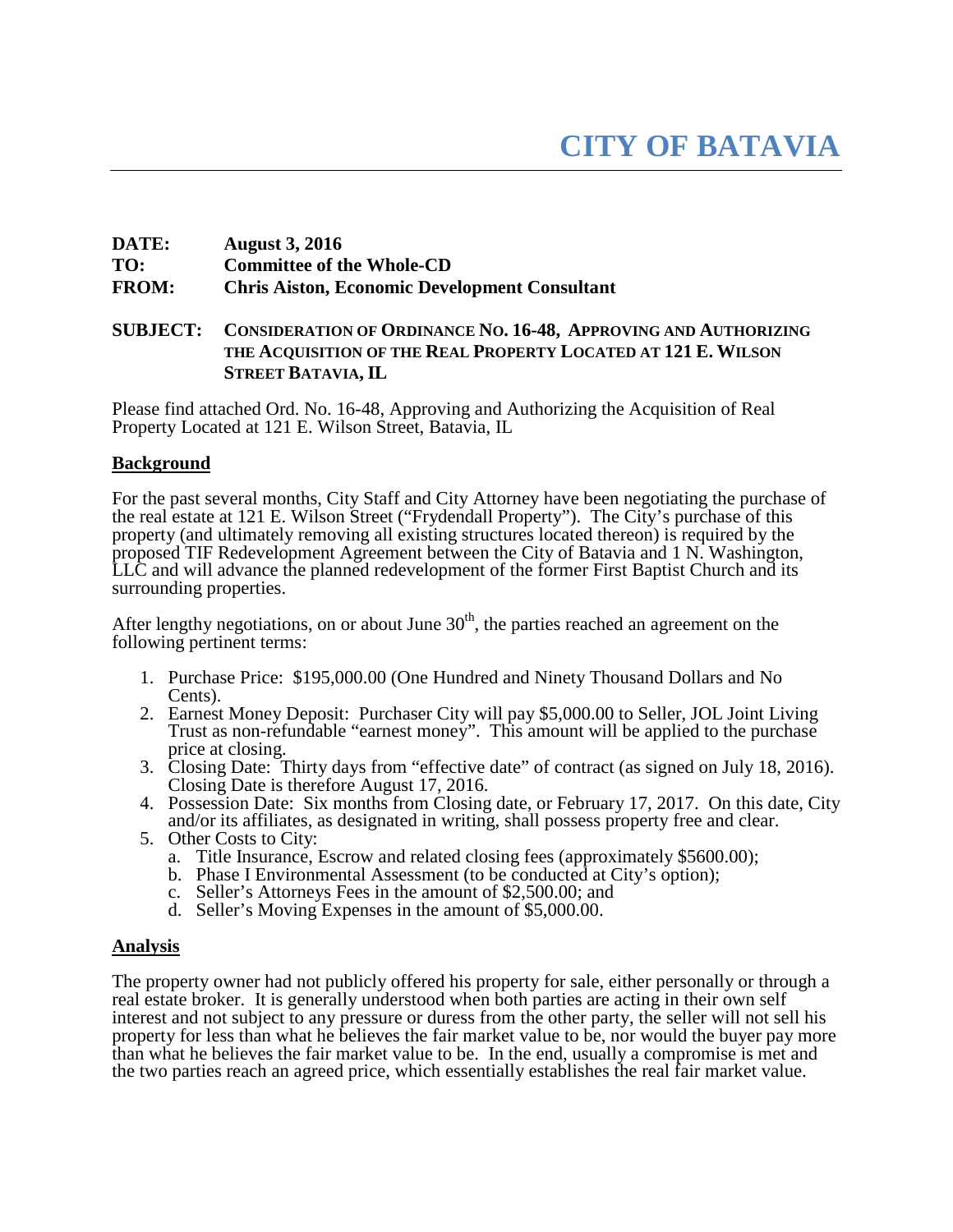This purchase and sale, however, is not an "arm's length transaction". In real estate parlance, an arm's length transaction is one where the buyer and seller are acting independently, in their own self interest, are motivated to sell and buy *and are not subject to any pressure or duress from the other party.* In this case, as previously stated, the subject property was not offered for sale by ownership, and the seller was not motivated to sell. It was the City, as prospective buyer, that approached ownership to offer to buy the real estate, motivated by a need to control the real estate and thereby possibly facilitate a comprehensive redevelopment project involving this property and considerably more property surrounding it. Because of the specific location of the property in question, critical to the proposed redevelopment plan, it became apparent to both parties that the City's motivation (and possible special legal authority) to acquire the land exceeded the seller's motivation to sell it, if any such motivation existed at all when the City approached the seller in this matter.

The above described conditions resulted in the City agreeing to pay an amount that likely exceeds the true fair market value for an arm's length transaction. In this case, the value of the property to the City, in the opinion of the staff, far outweighs the fair market value because this parcel is necessary for the redevelopment of the City-owned properties surrounding this property, and the property owned by the City could not be redeveloped without it. The redevelopment will accomplish many goals that will benefit the public like adding parking to the downtown, bringing additional residents into the downtown, bringing additional business and commercial activity into the downtown and exponentially increasing the tax base. These public benefits make the acquisition of the property, even at something greater than fair market value, beneficial to the City and the public.

### **Budget Impact**

The City has sufficient funds in its General Fund Reserve Account to meet the financial obligations of the proposed purchase, as set forth above.

### **Recommendation**

Staff recommends the Committee of the Whole move to City Council consideration with a positive recommendation for Ordinance 16-48, Authorizing Execution of a Purchase and Sale Agreement with JOL Joint Living Trust for the Purchase of Property, Common Address 121 E. Wilson Street

### Attachments:

Ordinance 16-48, Approving and Authorizing the Acquisition of Real Property Located at 121 E. Wilson Street, Batavia, IL; "Purchase and Sale Agreement".

CC: Mayor Schielke; Laura Newman; Kevin Drendel; Department Heads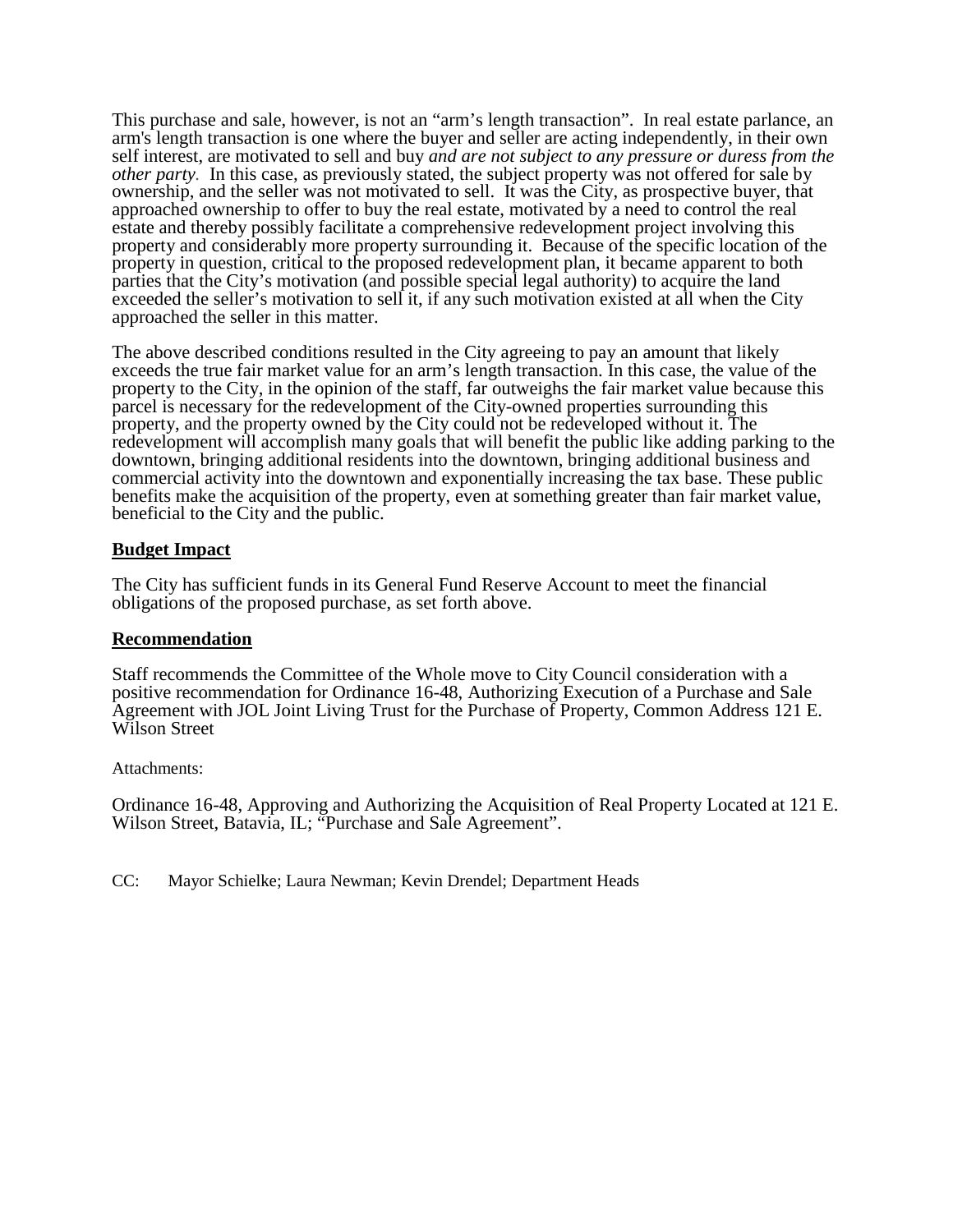# **CITY OF BATAVIA, ILLINOIS ORDINANCE 16-48**

# **APPROVING AND AUTHORIZING THE ACQUISITION OF THE REAL PROPERTY LOCATED AT 121 E. WILSON STREET BATAVIA,IL**

# **ADOPTED BY THE MAYOR AND CITY COUNCIL \_\_\_ DAY OF \_\_\_\_\_\_\_\_\_\_\_\_\_, 2016**

Published in pamphlet form Prepared by: by authority of the Mayor and City Council of the City of Batavia,<br>
Kane & DuPage Counties, Illinois,<br>
100 N. Island Ave. Kane & DuPage Counties, Illinois, This \_\_\_\_ day of \_\_\_\_\_\_\_\_\_\_\_\_, 2016 Batavia, IL 60510

1 of 3 pages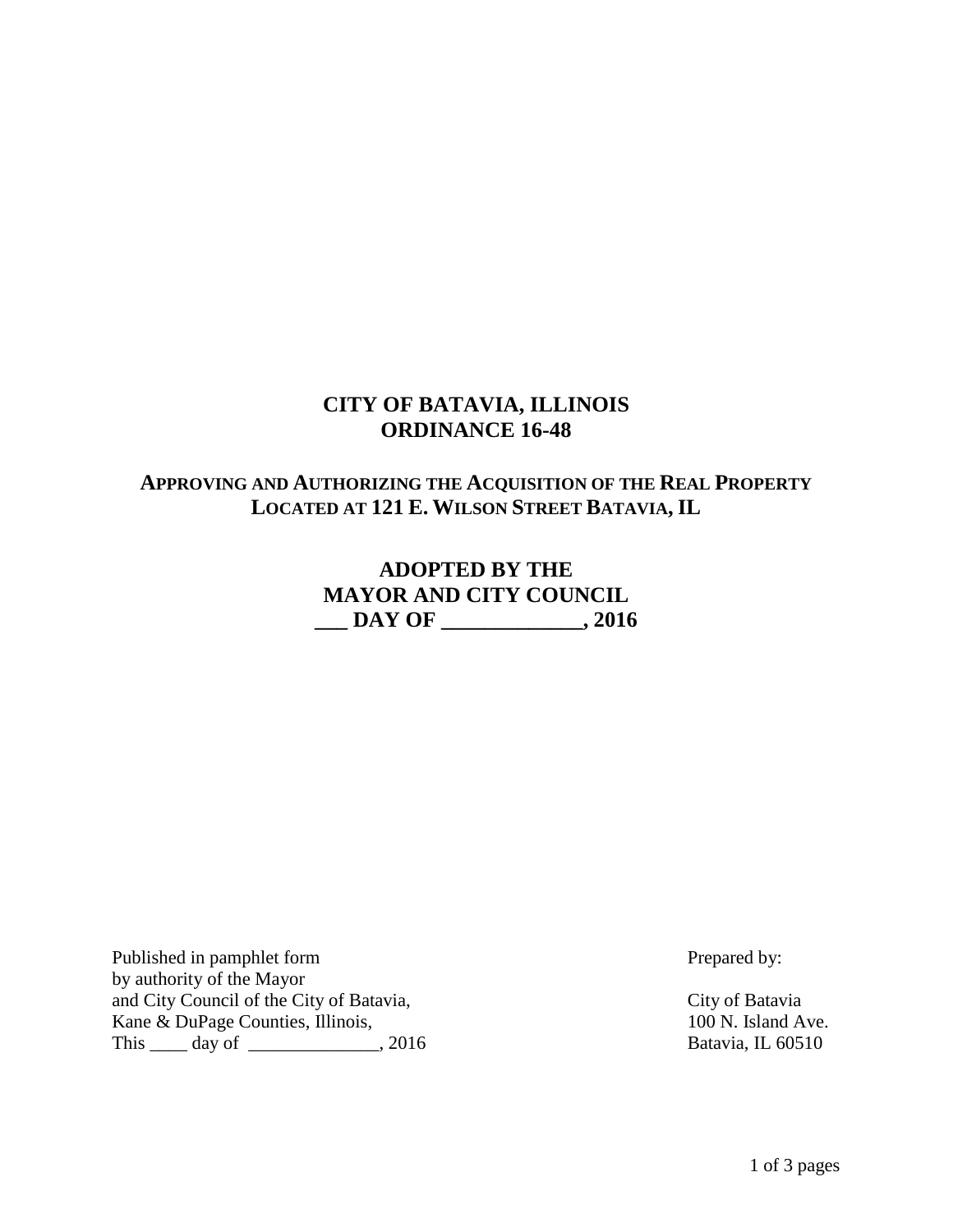# **CITY OF BATAVIA, ILLINOIS ORDINANCE 16-48**

# **APPROVING AND AUTHORIZING THE ACQUISITION OF THE REAL PROPERTY LOCATED AT 121 E. WILSON STREET BATAVIA, IL**

**WHEREAS,** the City staff has identified the property at 121 E. Wilson Street in the City of Batavia, IL, as property that is necessary for acquisition for the redevelopment of property owned by the City that is surrounding the 121 E. Wilson Street property for the purpose of public parking, for residential uses and for commercial uses, all of which will increase the tax base of the City, bring increased foot traffic to the downtown that will benefit the existing business and bring new business into the downtown area, and strengthen, conserve and revitalize the downtown area, all to the benefit of the public; and,

**WHEREAS,** City staff have negotiated a real estate Purchase and Sale Agreement for the property located at 121 E. Wilson Street (the "Property"), a copy of which is attached hereto and incorporated herein by reference as Exhibit "A" that is signed by the property owner on July 18, 2016 ("Agreement"); and

**WHEREAS**, the Mayor and City Council members have determined that the acquisition of the Property is beneficial to the City and the public.

**NOW THEREFORE, BE IT HEREBY ORDAINED** by the Mayor and City Council of the City of Batavia, Kane and DuPage Counties, Illinois, as follows:

**SECTION 1.** The Agreement attached as Exhibit A is hereby approved, and the signature of the City Administrator is hereby affirmed and ratified.

**SECTION** 2. The City Administrator, the City Attorney and/or their designees are hereby authorized and directed to take all actions necessary and appropriate to close the transaction and to acquire title to the Property pursuant to the terms and conditions of the Agreement.

**SECTION 3.** This Ordinance shall be in full force and effect upon its presentation, passage and publication according to law.

**PRESENTED** to and **PASSED** by the City Council of the City of Batavia, Illinois, this 15<sup>th</sup> day of August, 2016.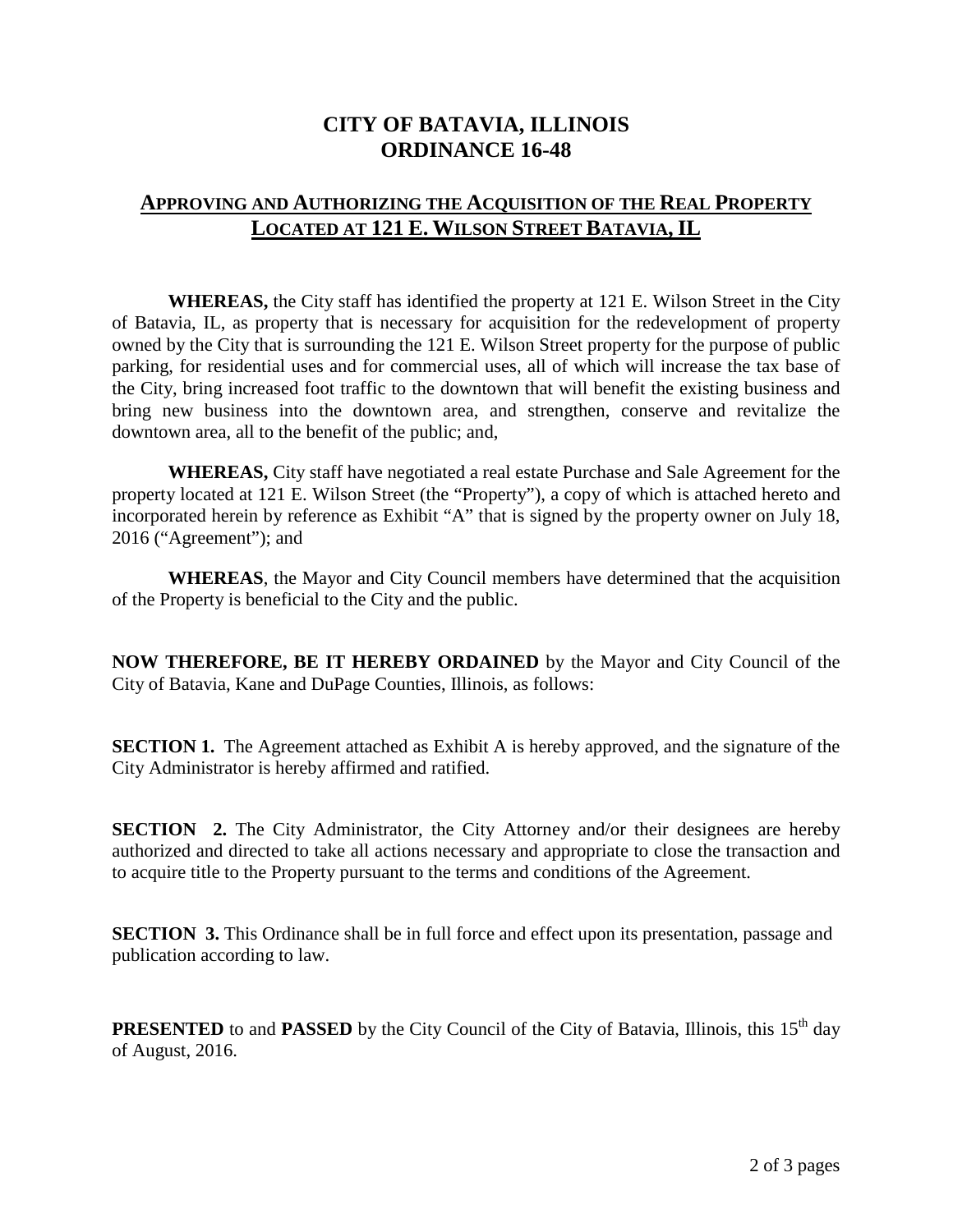APPROVED by me as Mayor of said City of Batavia, Illinois, this 15<sup>th</sup> day of August, 2016.

Jeffery D. Schielke, Mayor

\_\_\_\_\_\_\_\_\_\_\_\_\_\_\_\_\_\_\_\_\_\_\_\_\_\_\_

| Ward                                        | Aldermen         | Ayes | <b>Nays</b>                                | Absent | Abstain | Aldermen     | Ayes | <b>Nays</b> | Absent | Abstain |
|---------------------------------------------|------------------|------|--------------------------------------------|--------|---------|--------------|------|-------------|--------|---------|
|                                             | O'Brien          |      |                                            |        |         | Fisher       |      |             |        |         |
| 2                                           | Callahan         |      |                                            |        |         | Wolff        |      |             |        |         |
| 3                                           | Hohmann          |      |                                            |        |         | Chanzit      |      |             |        |         |
| $\overline{4}$                              | Mueller          |      |                                            |        |         | <b>Stark</b> |      |             |        |         |
|                                             | <b>Botterman</b> |      |                                            |        |         | Thelin       |      |             |        |         |
|                                             |                  |      |                                            |        |         | Atac         |      |             |        |         |
| 6                                           | Cerone           |      |                                            |        |         | Russotto     |      |             |        |         |
|                                             | McFadden         |      |                                            |        |         | <b>Brown</b> |      |             |        |         |
| Mayor Schielke                              |                  |      |                                            |        |         |              |      |             |        |         |
| VOTE:                                       |                  |      | Abstentions<br>Ayes _______ Nays<br>Absent |        |         |              |      |             |        |         |
| Total holding office: Mayor and 14 aldermen |                  |      |                                            |        |         |              |      |             |        |         |

ATTEST:

\_\_\_\_\_\_\_\_\_\_\_\_\_\_\_\_\_\_\_\_\_\_\_\_\_\_\_\_\_\_\_\_\_\_\_\_ Christine Simkins, Deputy City Clerk

R:\Secretary\Clients - Municipal\City of Batavia\Property Transfers\Frydendall Property\Ord. Approving Sale of Frydendall Property.doc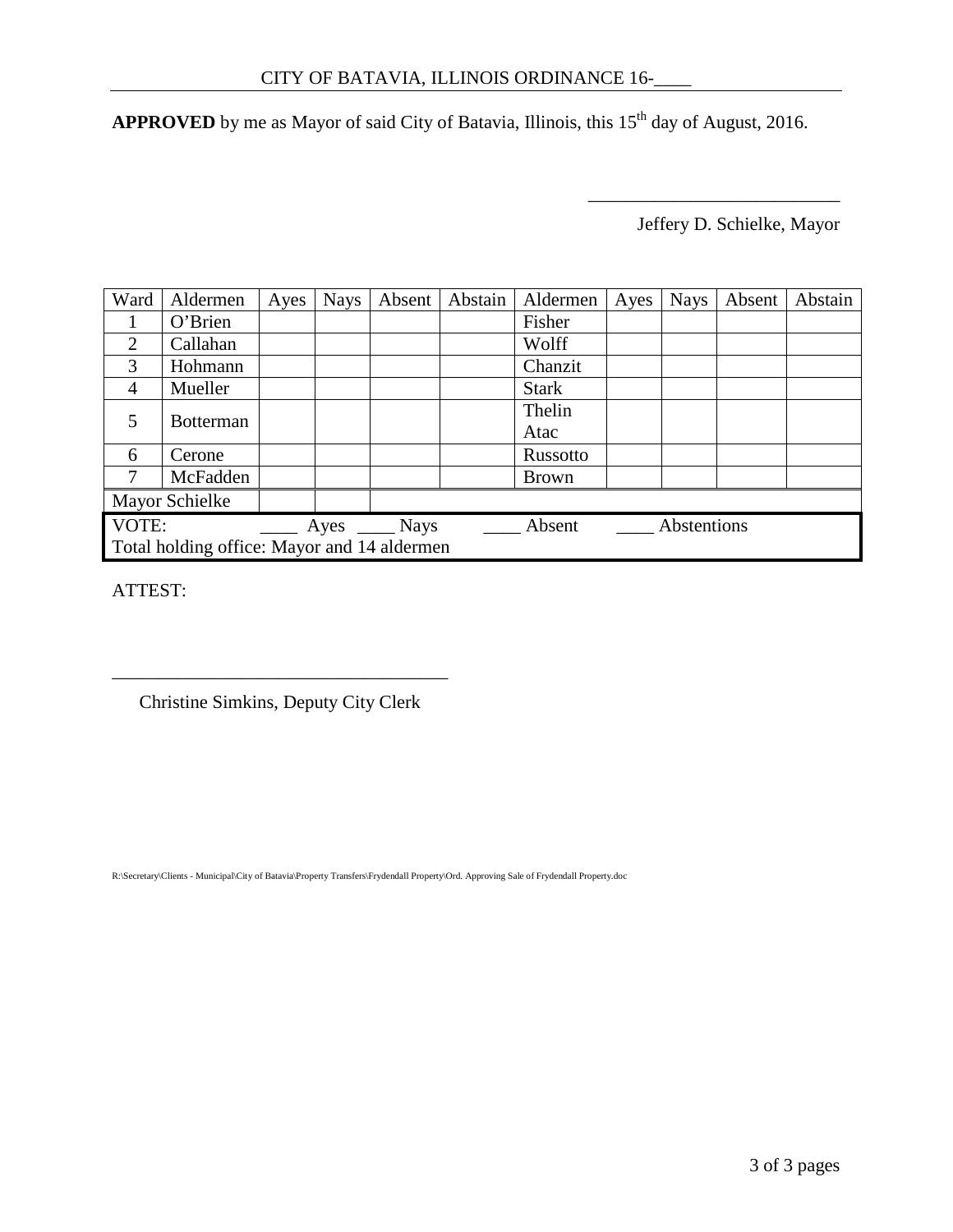#### PURCHASE AND SALE AGREEMENT

THIS PURCHASE AND SALE AGREEMENT ("Agreement") is made and entered into June 30, 2016 (or such later date that Purchaser receives a fully executed copy of this Agreement) by and between JOL JOINT LIVING TRUST ("Seller"), and CITY OF BATAVIA, AN ILLINOIS MUNICIPAL CORPORATION ("Purchaser"). The last of the dates that this Agreement is signed by the Seller or the Purchaser shall be considered the Effective Date of this Agreement.

### RECITALS:

Seller is the fee owner of the Property (hereinafter defined), commonly referred to as 121 E.  $\mathbf{A}$ . Wilson St., Batavia, Illinois and the owner of the Personal Property (hereinafter defined and, together with the Property, collectively referred to herein as the "Property" described below).

**B.** Seller desires to sell, and Purchaser desires to purchase, the Property upon and subject to the terms and conditions hereinafter set forth.

 $C_{\star}$ The parties agree that Purchaser is a home rule Illinois Municipal Corporation with the authority to purchase real property though the exercise of eminent domain, that the sale of the Property by Seller to Purchaser is not at arm's length, is in response to Purchaser's stated intention to exercise its eminent domain powers to acquire the Property from Seller if an Agreement such as this were not created, and that Seller is not a willing seller.

#### **AGREEMENT**

NOW, THEREFORE, in consideration of the foregoing recitals, the mutual covenants set forth in this Agreement, and other good and valuable consideration, the receipt and sufficiency of which are hereby acknowledged, Seller and Purchaser hereby agree as follows:

### Section 1. Purchase and Sale of the Property.

a. Purchase Price. Subject to and in accordance with the terms and conditions contained in this Agreement, Seller agrees to sell, assign, convey, and transfer to Purchaser all Seller's right, title, and interest in and to the "Property" (as hereinafter defined), and Purchaser hereby agrees to purchase the Property for One Hundred Ninety-Five and No/100 Dollars (\$195,000).

b. Earnest Money Deposit. Upon execution of this Purchase and Sale Agreement, Purchaser shall tender to Seller an earnest money deposit in the amount of Five Thousand and No/100 Dollars (\$5,000) which shall be nonrefundable, except as provided in Sections 2.b, 10.d and 10.e below. In the event that Purchaser closes on its purchase of the Property, the amount of the earnest money deposit shall be applied against the purchase price.

c. Personalty. All personal property, if any, owned by Seller and located on or in the Property (the "Personalty") shall be removed by Seller prior to the Possession Date defined in Section 2.b.

d. Appurtenances. All rights, privileges and easements appurtenant to the Property, all development rights, water rights, mineral rights, and air rights relating to the Property, and any and all easements, rights-of-way and other appurtenances used in connection with the beneficial use and enjoyment of the Property ("Appurtenances") shall transfer to Purchaser upon Closing.

e. Awards. All right, title, and interest to any unpaid awards for damages to the Property resulting from any casualty, taking in eminent domain, or by reason of change of grade of any street accruing after closing of the purchase and sale pursuant to this Agreement shall transfer to Purchaser.

f. Legal Description. See attached Exhibit A.

Section 2. Closing Date; Possession; Termination.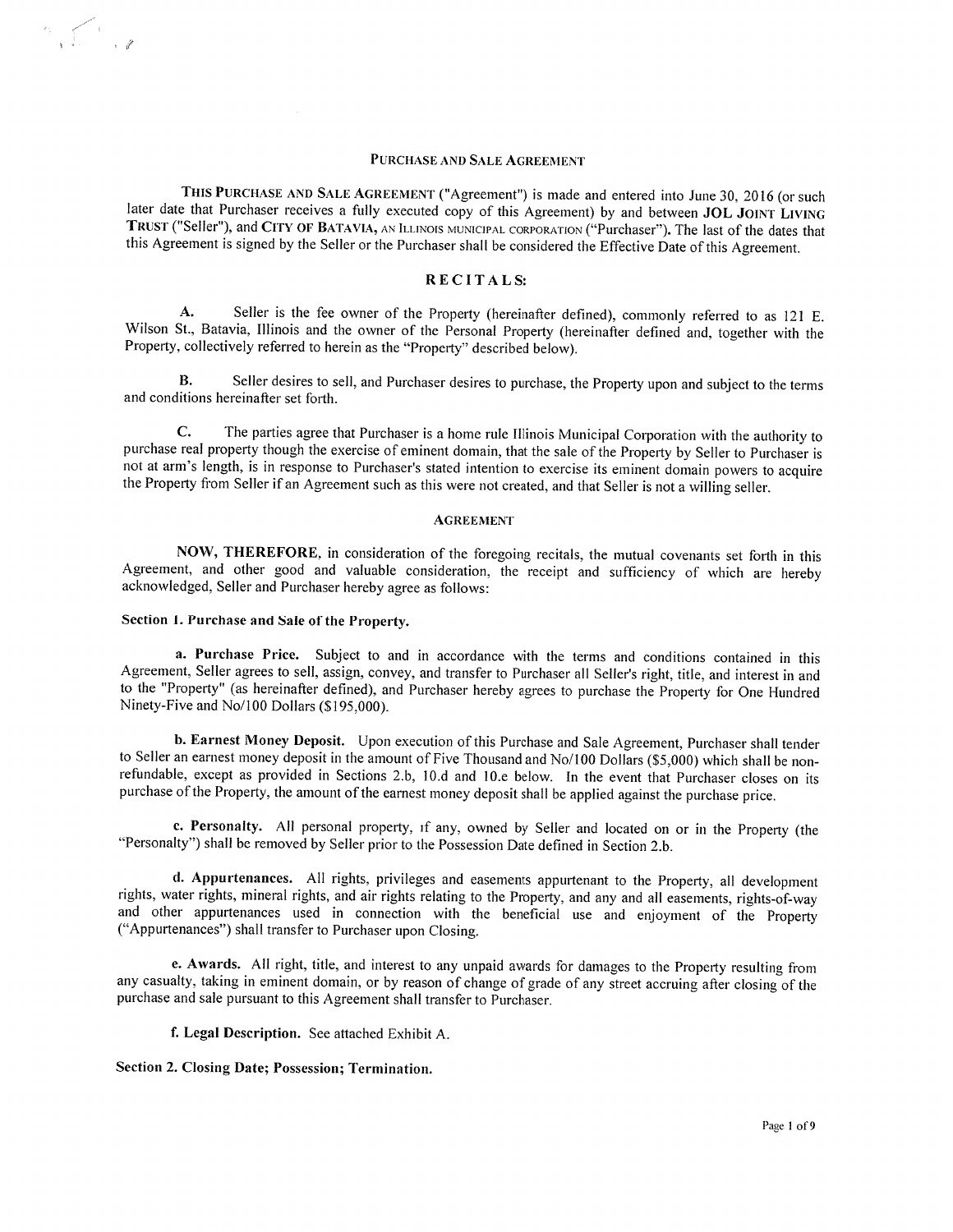a. Closing Date. The "Closing" of the transaction contemplated hereby shall occur within thirty (30) days after the Effective Date (the "Closing Date"). The Closing shall take place through escrow ("Escrow") on the Closing Date at the offices of Chicago Title Insurance Company, 1795 IL-38, Geneva, IL 60134 (the "Title Insurer"). Possession of the Property shall be delivered to Purchaser on the date that is six (6) months from the Closing Date ("Possession Date") free and clear of the rights of all third parties, excepting Purchaser and/or affiliates of Purchaser identified by Purchaser in writing.

b. Right to Retain Possession. Seller's right of possession shall terminate on the Possession Date. Seller shall not have to pay rent to Purchaser, nor be responsible for any real property taxes that might arise for the period following Closing, but shall be responsible for payment of all utilities associated with the Property. Seller shall maintain liability insurance on the Property and name the City as a co-insured under said policy in a minimum amount of \$1,000,000. Seller also agrees to indemnify and hold Purchaser harmless from any claims or damages, including costs of defense, related to the Property and arising during the period of time from the date of Closing until Sellers transfers possession to the Purchaser. Seller shall remove all personal property desired by Seller prior to the date for transfer of possession, and that any such property remaining on or within the Property after that date shall be the property of the Purchaser to do with it as it wishes. Seller shall have no claim against the City for loss due to Seller having left any personal property on or within the Property following the date for transfer of possession Seller shall take no action that will encumber the property or create any rights in any third parties that may affect the condition of title.

#### Section 3. Property Information / Title and Survey.

 $\mathbf{r}_{1\rightarrow\infty}$  , where  $\mathbf{r}_{i\rightarrow1}$ 

a. Current Title. Purchaser may, at Purchaser's cost and expense, secure: (i) a current title commitment from the Title Insurer for the Property, and (ii) legible copies of all documents of record affecting the Property as disclosed in the title commitment (the "Title Information"), and obtain all of same at any time, provided that if Purchaser does not obtain the title commitment, Seller shall obtain it at Seller's costs no later than thirty (30) days prior to Closing. Not later than thirty (30) days following receipt of all Title Information (the "Title Advisory Date"), Purchaser shall provide written notice to Seller of ("Purchaser's Title Notice"): (i) permitted exceptions to title (ii) the Redevelopment Agreement and easements and other obligations specified therein and (iii) any matters affecting title to the Property which are not permitted by Purchaser as to which Purchaser disapproves, and pursuant to said notice request that Seller correct such unpermitted title matters. Seller shall, in the exercise of its reasonable discretion, advise Purchaser not later than the fifth  $(5<sup>th</sup>)$  business day following its receipt of Purchaser's Title Notice (the "Title Response Date"), as to whether Seller intends to correct the unpermitted title matters or provide endorsement coverage with respect thereto prior to the Closing. If Seller elects not to correct the unpermitted title matters, or if Seller elects not to provide endorsement coverage, or if Seller provides no notice to Purchaser by 5:00pm on the Title Response Date (in which event Seller shall be deemed to have elected not to correct the unpermitted title matter). Purchaser shall have the option to either waive its objection or cancel this Agreement in writing to Seller given no later than the later of: (i) the expiration of the tenth  $(10^{th})$  Business Day following expiration of the Initial Due Diligence Period, and (ii) the expiration of the tenth  $(10<sup>th</sup>)$  Business Day following the Title Response Date. If Seller elects to correct an unpermitted title matter by way of endorsement coverage, Purchaser shall have the right to approve the form and content of the endorsement, which approval shall be in Purchaser's sole and absolute discretion. The cost of the title commitment and policy, the cost of any endorsements required to correct unpermitted title exceptions, and all closing fees shall be paid by Purchaser.

b. Current Survey. Purchaser may, at Purchaser's cost and expense, secure a current (dated subsequent to the Second Notice) ALTA/ACSM survey of the Property (the "Survey"); Not later than ten (10) days following receipt of all Survey (the "Survey Advisory Date"), Purchaser shall provide written notice to Seller of ("Purchaser's Survey Notice") of any matters affecting title to the Property which are not permitted by Purchaser as to which Purchaser disapproves, and pursuant to said notice request that Seller correct such unpermitted title matters. Seller shall, in the exercise of its reasonable discretion, advise Purchaser not later than the fifth  $(5<sup>th</sup>)$ business day following its receipt of the Survey ("Survey Response Date") as to whether Seller intends to correct any unpermitted title matters or provide endorsement coverage with respect thereto prior to the Closing. If Seller elects not to correct the unpermitted title matters, , Purchaser shall have the option to either waive its objection or cancel this Agreement in writing to Seller given no later than the expiration of the fifth (5<sup>th</sup>) Business Day following the Title Response Date, or correct the unpermitted title matter by way of endorsement coverage at Purchaser's sole expense. Purchaser shall have the right to approve the form and content of the endorsement, which approval shall be in Purchaser's sole and absolute discretion.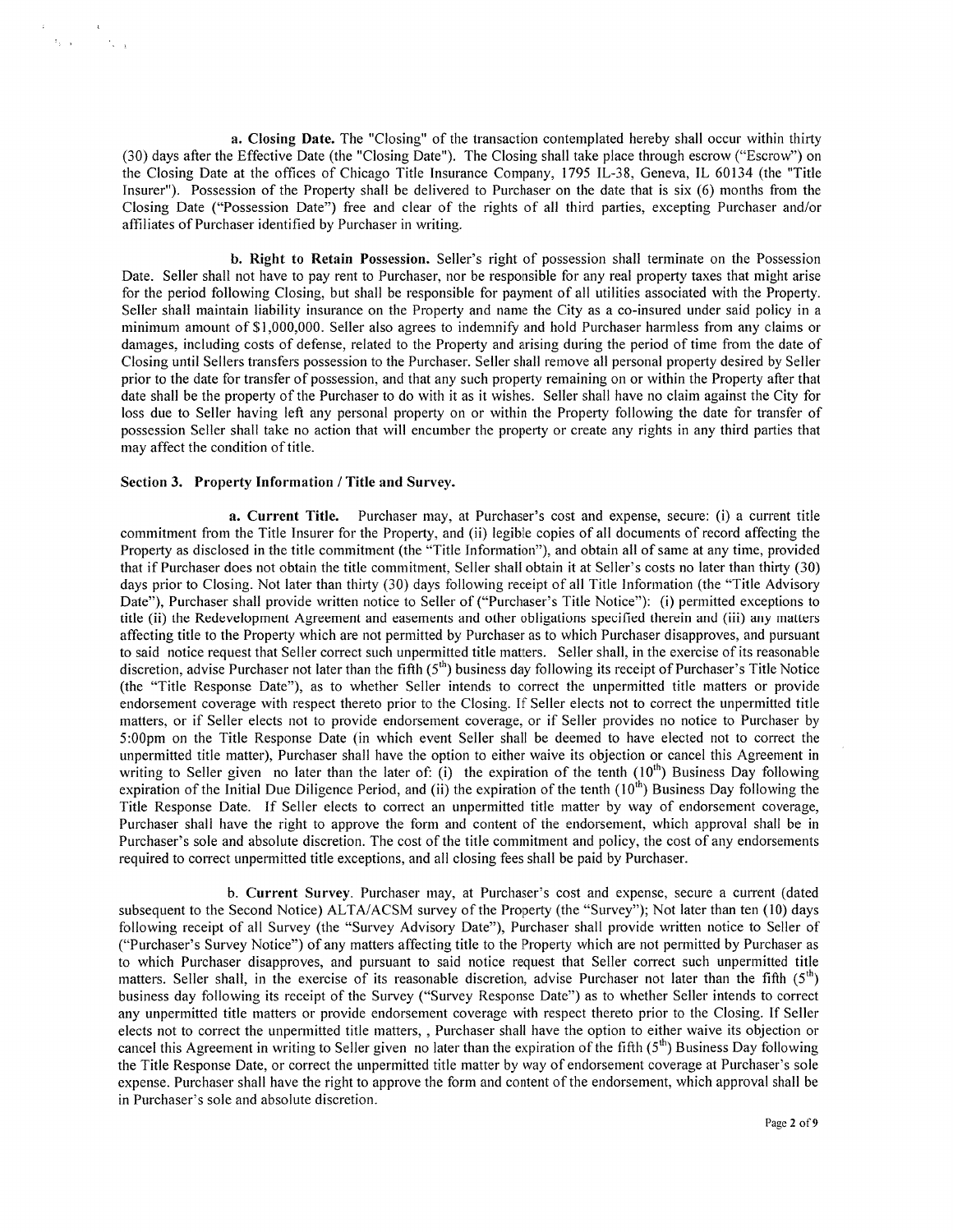Section 4. Prorations. Seller agrees to provide to Purchaser at closing a credit for any unpaid real property taxes not currently due and owing. Such taxes shall be prorated at 105% of the amount indicated on most recent tax bill issued. Seller represents and warrants that all utilities associated with the Property will be paid in full as of the date of Closing and that no other utility charges or other expenses exist to be pro-rated. Purchaser acknowledges that in the event Seller retains possession under the provisions of Paragraph 2e, pending utility charges shall not have to have been paid by time of Closing.

 $\sim$   $\sim$ 

 $\Delta_{\rm 100~meV}$ 

Section 5. Conditions to Closing. Purchaser's obligation to purchase the Property shall, in addition to any other conditions set forth in this Agreement, be conditional and contingent upon satisfaction, or written waiver by Purchaser, of each and all of the below listed conditions on or before Closing Date (the "Conditions"):

a. Title Policy. On the Closing Date, Title Insurer shall be irrevocably committed to issue to Purchaser an ALTA extended coverage owner's policy of title insurance for the Property, with such endorsements requested by Purchaser (the "Title Policy") subject only to the permitted exceptions to title. Seller agrees that it will not cause any matters to affect title to the Property which would constitute further exceptions under the Title Policy.

b. Covenants, Representations and Warranties. The covenants of Seller are fully performed, and the representations and warranties of Seller are true and correct, on the Closing Date.

c. No Condemnation. The Property is not subject, in whole or in part, to any condemnation proceeding, or threat thereof, from any person other than the Purchaser on the Closing Date.

d. No Third Parties in or with right to Possession Except as Stated Herein.. No person or entity has, or claims to have, any right to possession of the Property or is in possession of the Property, whether by lease, license, or other means or claim of right except for xxxx d/b/a Batavia Insurance (Tenant). Seller represents that it has the authority to obtain possession upon no more than 60 days notice, and agrees that, within 5 days of receipt of Purchaser's Notice for Possession, Seller shall give Tenant notice to terminate the lease and/or occupancy within 60 days of Seller's Notice.

Section 6. Documents to be Delivered at Closing On the Closing Date, the following fully executed documents and/or items, acknowledged where appropriate, and in form and substance reasonably satisfactory to Purchaser shall be delivered to the Escrow (together referred to herein as the "Closing Documents"):

a. Deed. A Warranty Deed ("Deed") from Seller in form and content reasonably acceptable to Seller and Purchaser, conveying good and insurable fee simple title, subject to the permitted exceptions, and otherwise in recordable form.

b. Settlement Statement. A settlement statement prepared by the parties or the Title Insurer and acceptable to Purchaser and Seller showing all cash receipts and disbursements to be made on the Closing Date.

c. Title Policy. The Title Policy issued by the Title Insurer in the amount of the Purchase Price, insuring fee simple title to the Property as being vested in Purchaser, subject only to the permitted exceptions, and containing such endorsements as Purchaser may require. Purchaser shall be responsible to have the Title Policy delivered at the Closing (in a marked up and signed commitment or signed pro forma format so that upon closing the Title Insurer is insuring Purchaser's title to the Property, as opposed to committing to insure title), with the original Title Policy endeavored to be delivered to Purchaser within five (5) Business Days following the Closing Date. The cost of the Title Policy shall be borne by the Purchaser.

d. Non-Foreign Status Affidavit. An Affidavit of Non-Foreign Status executed by Seller in form and content reasonably acceptable to Seller and Purchaser, if necessary.

e. Other Documents. All other documents affecting title to or possession of the Property and necessary to transfer or assign the same to Purchaser as provided herein, including without limitation, documents reasonably required by the Title Insurer.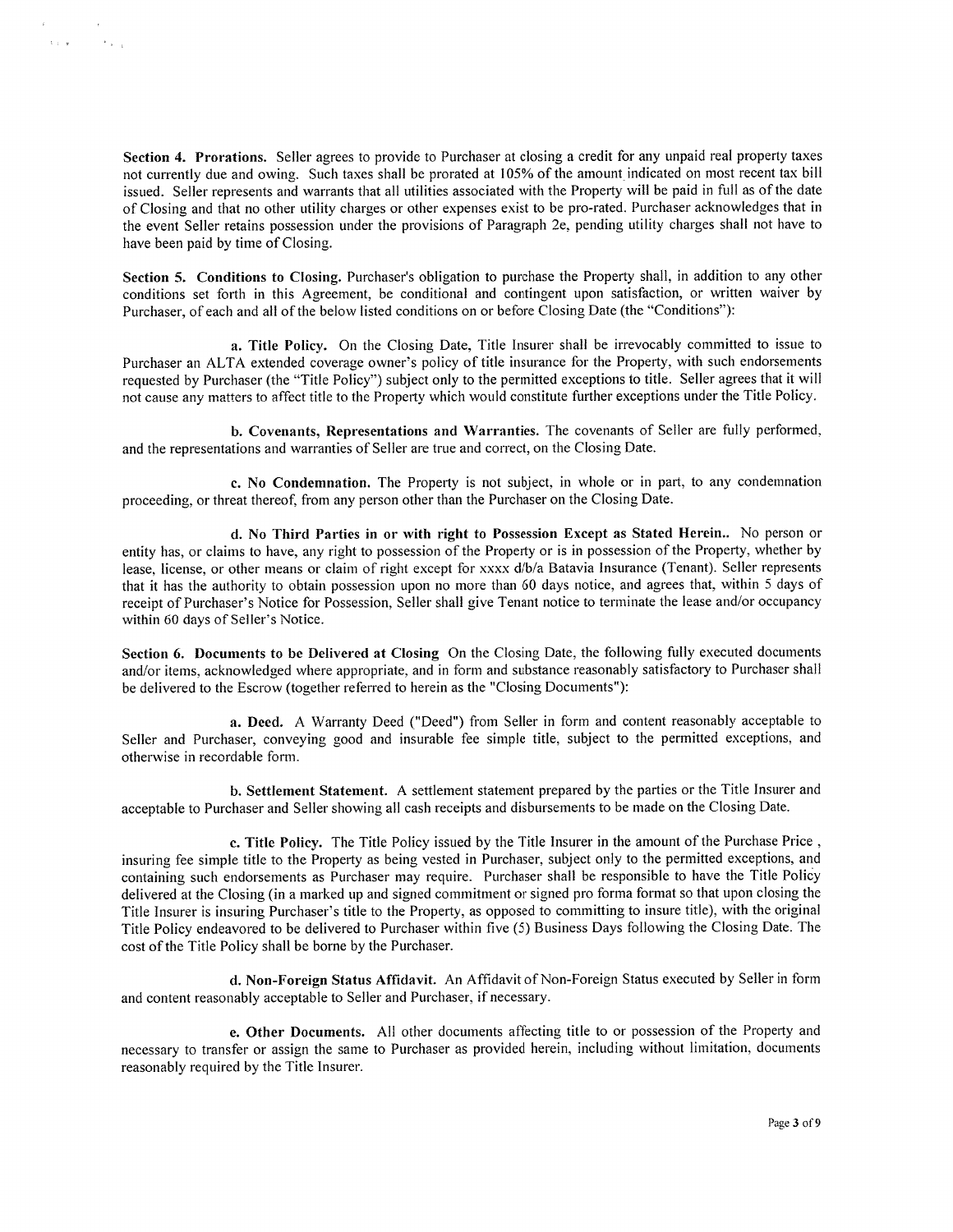Section 7. Representations and Warranties of Seller. Seller represents and warrants, and covenants and agrees as follows for the benefit of Purchaser and Purchaser's successors and assigns:

 $\sim 10$ 

 $\sim 10^{-1}$ 

 $\sqrt{1-\sqrt{3}}$ 

a. Status of and Execution by Seller. Seller is now, and on the Closing Date will be duly empowered and authorized to do all things required of it under or in connection with this Agreement. All agreements, instruments, and documents herein provided to be executed or to be caused to be executed by Seller will be duly executed by and binding upon Seller and enforceable according to their terms. Seller is the fee simple owner of the Property.

b. Non-Foreign Status. Seller is not a "foreign person" as defined in, and Purchaser shall not be required to withhold any portion of the Purchase Price pursuant to Internal Revenue Code Section 1445.

c. Litigation and Condemnation. Seller has not received notice that any actions, suits, or proceedings of any kind are pending or threatened against or affecting Seller or the Property in any court of law or in equity or in arbitration or by any governmental department, commission, board, bureau, agency, or other instrumentality which might materially adversely affect the ownership or operation of the Property or the ability of Seller to timely perform its obligations under this Agreement, except from Purchaser. To Seller's knowledge, Seller has not received notice of any condemnation action threatened or pending against the Property, except from Purchaser, or any proposed or pending special assessment proceeding.

d. Violation of Laws. Seller has not received any written notice that the Property is in violation of any order, judgment, injunction, award, or decree of any court or agency of competent jurisdiction or any other requirement of any governmental authority or arbitrator or Board of Fire Underwriters applicable to the Property.

e. No Leases/Rights of Third Parties. There are no leases, licenses, or other rights of third parties to occupy or use the Property or any portion thereof, except as described in Paragraph 5d herein.

f. Special Assessments. Seller has not received any notice or information concerning any assessments for improvements (site or area) which have been or are to be installed by any public authority, the cost of which is to be assessed in whole or in part against any part of the Property.

g. Authority to Contract. Neither this Agreement nor anything provided to be done hereunder, or required to be done hereunder to effectuate the transaction contemplated hereunder, by Seller, including but not limited to the conveyance of the Property, will violate any contract, agreement or instrument to which Seller is a party to and/or which affects the Property.

h. Recapture Agreements. There are no obligations in connection with the Property for any so called "recapture agreements" involving refund, participation or payment of monies, nor any charge for work or services done, or to be done, upon or relating to or benefitting, whether now or in the future, the Property.

Seller shall be required to state in writing prior to Closing exceptions to the above listed representations, warranties, and covenants, in which case Purchaser may (i) terminate this Agreement if such exceptions are not reasonably acceptable, (ii) elect to close this transaction notwithstanding such exceptions, and/or (iii) pursue any and all other remedies available to Purchaser at law or in equity. The representations and warranties contained in this Agreement shall survive the Closing and the recordation of the Deed. Any liability of Seller arising in connection with the representations and warranties contained in this Agreement, however, shall terminate three hundred sixty five (365) days from the Closing Date, except for any claims asserted prior to the expiration of such three hundred sixty five  $(365)$  day period.

Section 8. Default. Seller shall be in default under this Agreement (i) if Seller breaches any representation or warranty of Seller contained in this Agreement, (ii) if Seller fails to timely perform any of its covenants, agreements, and/or obligations contained in this Agreement, (iii) if, as of Closing, there exists any unpermitted title and/or survey exceptions, and (iv) if any of the conditions set forth in Section 5 above or elsewhere contained in this Agreement are unsatisfied as of Closing as the result of Seller's action or inaction. Purchaser shall provide Seller with written notice of default and Seller shall be entitled to cure any such default within ten (10) days of receipt of Purchaser's notice of default. In the event of an uncured default by Seller under this Agreement, Purchaser shall, notwithstanding anything to the contrary contained in this Agreement, have all remedies specified in this Agreement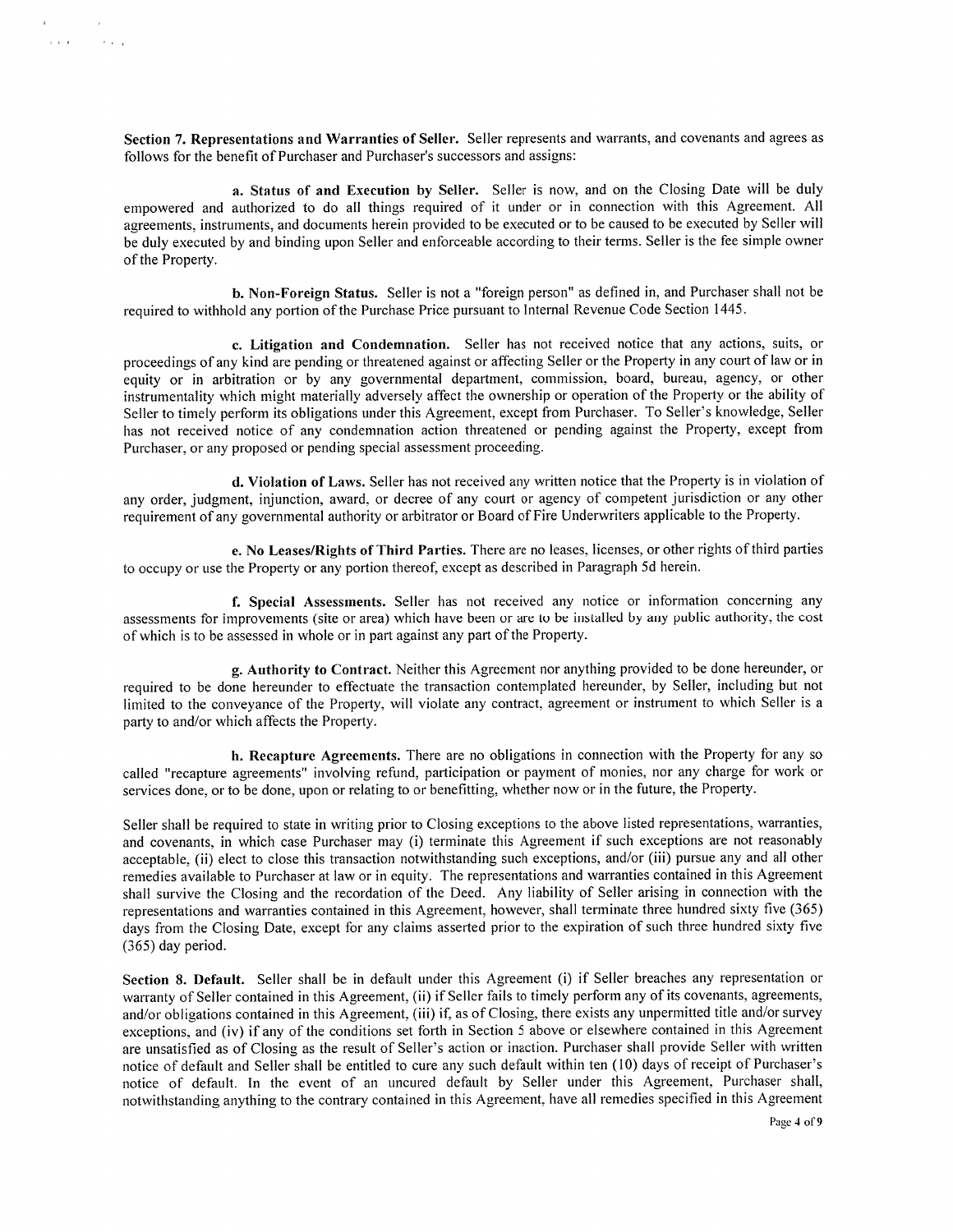and all other remedies available to Purchaser at law or in equity, including without limitation, specific performance. The recitation of a specific remedy in this Agreement shall not exclude any and all other remedies available to Purchaser at law or in equity.

Purchaser shall be in default under this Agreement if Purchaser breaches any representation or warranty of Purchaser herein contained in this Agreement or if Purchaser fails to timely perform any of its covenants, agreements, and/or obligations contained in this Agreement. In the event of a default by Purchaser under this Agreement which is not cured within ten (10) days of written notice of default received by Purchaser from Seller, Seller's sole and exclusive remedy hereunder shall be to terminate this Agreement by notice to Purchaser, whereupon all rights, duties and obligations of the parties under this Agreement shall terminate.

Section 9. Cooperation to Effect 1031 Exchange. Seller may elect to effect its transfer and conveyance of the Property as part of an exchange under Section 1031 of the Internal Revenue Code of 1986, as amended. If Seller so elects, it shall provide notice to Purchaser of such election, and thereafter may at any time at or prior to the Closing assign its rights (but such assignment shall not relieve Seller of its obligations) under this Agreement to a "qualified intermediary" as defined in Treasury Regulation  $\S1.1031(k)-1(g)(4)$ , subject to all rights and obligations hereunder of Seller. Purchaser agrees to cooperate with all reasonable requests of Seller and the "qualified intermediary" in arranging and affecting the transfer of the Property in accordance with such provision so long as the same do not cause expense to Purchaser or liability and the date of the Closing hereunder is not delayed. It is the intent of the parties that Purchaser shall incur any income tax liability as a result of cooperating with Seller in consummating a tax-deferred exchange, and that Purchaser shall not incur any expenses or liability of any nature in connection with such exchange transaction. Seller, if electing to effect an exchange, agrees to and shall indemnify and hold harmless Purchaser from any and all loss, liability, costs, claims, demands, expenses, damages, actions, causes of action and suits (including, without limitation, reasonable attorney's fees and costs of litigation, if any) arising out of or related to Purchaser's participation in any such exchange transaction hereunder. Notwithstanding the foregoing, all representations, warranties, or other agreements entered into by and between Seller and Purchaser either herein or in any other document executed before or at Closing and intended to survive Closing shall continue in full force and effect and not be effected by Seller's assignment of its rights and obligations to its qualified intermediary.

#### Section 10. Miscellaneous.

 $\sqrt{3}$ 

 $\sim$   $^{-1}$   $_{\rm X}$ 

a. Possession. Possession of the Property shall be delivered to Purchaser six (6) months from the

Closing date.

b. Attorney Fees. In the event that a party hereto is in default of its obligations herein contained and the non-defaulting party sues to enforce its rights hereunder, the defaulting party shall pay all of the costs and expenses (including reasonable attorney fees) incurred by the non-defaulting party in the enforcement of the terms and provisions of this Agreement, including causing the return and disbursement of the any monies held in trust to Purchaser if same is entitled to the return thereof.

c. Offer and Acceptance. Delivery by Purchaser to Seller of a copy of this Agreement executed by Purchaser shall constitute a contingent offer to purchase the Property upon the terms and conditions herein set forth which offer shall be effective for a period of fifteen (15) full Business Days following the time of such delivery. If Seller fails to deliver a fully executed counterpart of this Agreement to Purchaser prior to expiration of such fifteen (15) full Business Day period, then at Purchaser's sole option, said offer may be revoked and rescinded in its entirety at any time thereafter, and upon such revocation and rescission, said offer and this Agreement shall have no further force or effect. The signature of the City Administrator shall be considered valid for representation of Purchaser to this Agreement, provided that the Agreement is subject to the condition subsequent of the City Council's approval at a regular or special public meeting within thirty (30) days following the Seller's acceptance.

d. Council Approval Contingency. The Contract must be approved by two thirds  $(2/3s)$  of the Batavia City Council, and, if the Batavia City Council fails to approve the Contract within thirty (30) days from the Effective Date, this Contract will deemed void, and the earnest money shall be returned.

e. Confidentiality. The Seller shall not disclose the terms of this Agreement unless and until the Council Approval Contingency has been satisfied or the Purchaser has revoked or rescinded the offer to purchase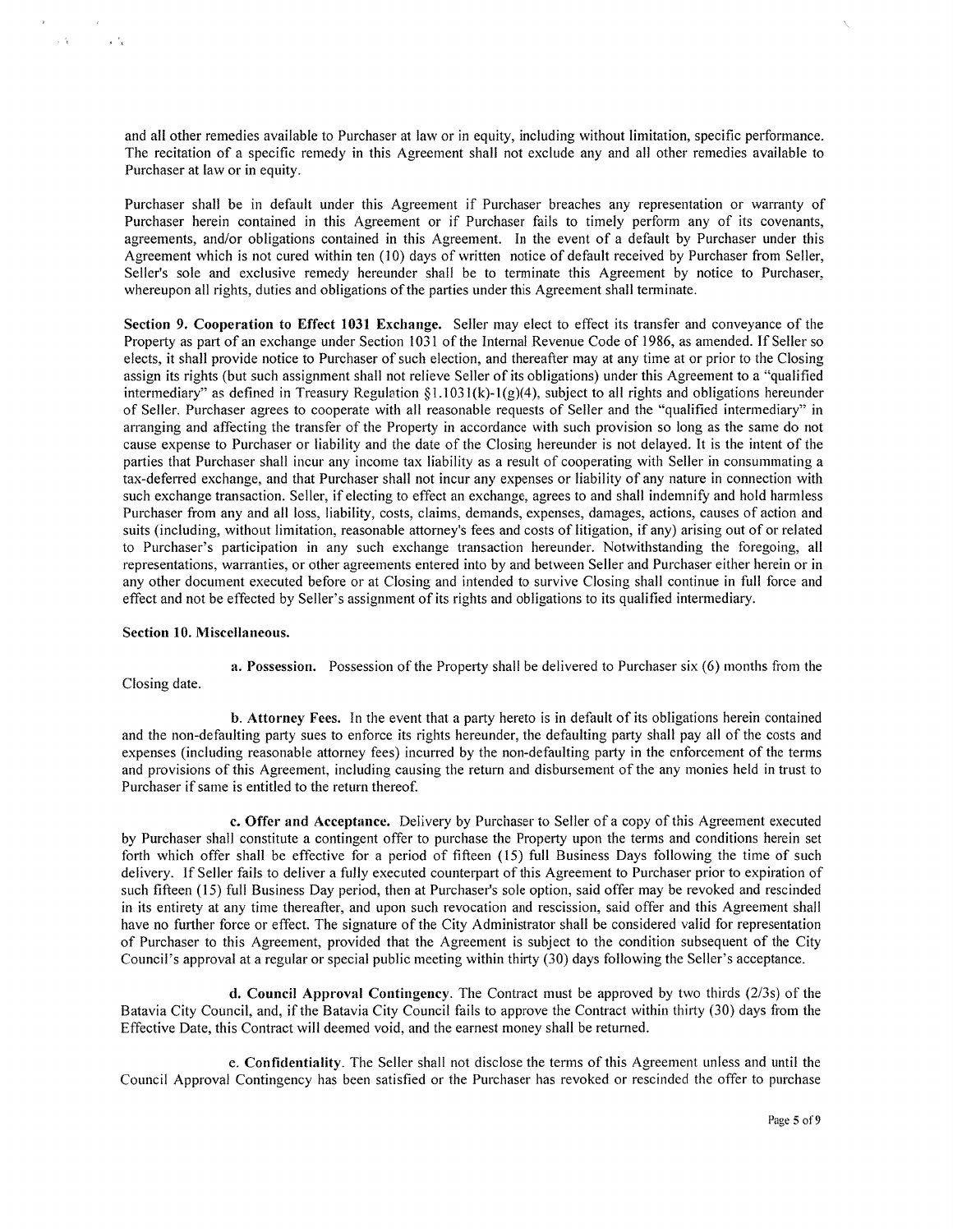prior to acceptance of the offer, and disclosure of the terms of this Agreement prior to those triggering events shall be grounds for default and termination of the Agreement and forfeiture of the earnest money.

f. Counterparts. This Agreement and any document or instruments executed pursuant hereto may be executed in any number of counterparts each of which shall be deemed an original, but all of which together shall constitute one and the same instruments.

g. Governing Law. This Agreement shall be governed by and construed in accordance with the laws of the State of Illinois. In case of litigation, venue for any proceedings arising under this Agreement shall be in Kane County, Illinois

h. Time of Essence. Time is of the essence of this Agreement.

i Delivery of Property Free of Rights of Others. Seller shall deliver the Property the Possession Date, free and clear of any and all rights of third parties to occupy or use the Property other than Purchaser and/or affiliates of Purchaser, easements of record as of the date of this Agreement, or other written agreement between the parties, except for the possession as described in Section 2.b herein.

j. Successors and Assigns. This Agreement and the terms and provisions hereof shall inure to the benefit of and be binding upon the parties hereto and their respective successors and assigns. Purchaser, without the consent of Seller, may at any time on or after the date hereof assign all of its right, title, interest, and obligations in and to this Agreement to its nominee and upon such assignment, Purchaser shall be relieved of any and all obligations and liability under this Agreement.

k. Costs. The parties agree that, as Purchaser is a municipal corporation, the transaction is not subject to state and county transfer taxes, and that there are no local estate transfer taxes. Purchaser shall be liable for the premium for the extended coverage policy of title insurance and any endorsements thereto, the cost of the Survey, the cost of a Phase I environmental study, and the escrow fees. Seller and Purchaser shall each be responsible for paying their respective legal fees, consultant fees, and costs, if any, outside of escrow; except that Purchaser agrees to pay Seller \$2500 for attorney's fees and \$5000 for moving expenses.

l. Notices. All notices and demands given or required to be given by any party hereto to any other party ("notices") shall be in writing and shall be delivered in person or sent by telecopy with electronic confirmation of receipt thereof and with concurrent mailing by U.S. Postal Service delivery, or by a reputable overnight carrier that provides a receipt, such as Federal Express or UPS, or by registered or certified U.S. mail, postage prepaid, addressed as follows (or sent to such other address as any party shall specify to the other party pursuant to the provisions of this Section):

To SELLER:

 $\sqrt{1-x^2}$  is

 $\lambda$  ,  $\lambda$  ,  $\lambda$ 

Eldon P. Frydendall, Trustee **JOL Joint Living Trust** 33 S Lincoln Batavia, IL 60510 Fax 630-879-0510 Email: epfrydendall@aol.com

With a copy to:

Paul Greviskes P.O. Box 393 Batavia, IL 60510 Fax: (630) 879-8390 Email: paulgreviskes@sbcglobal.net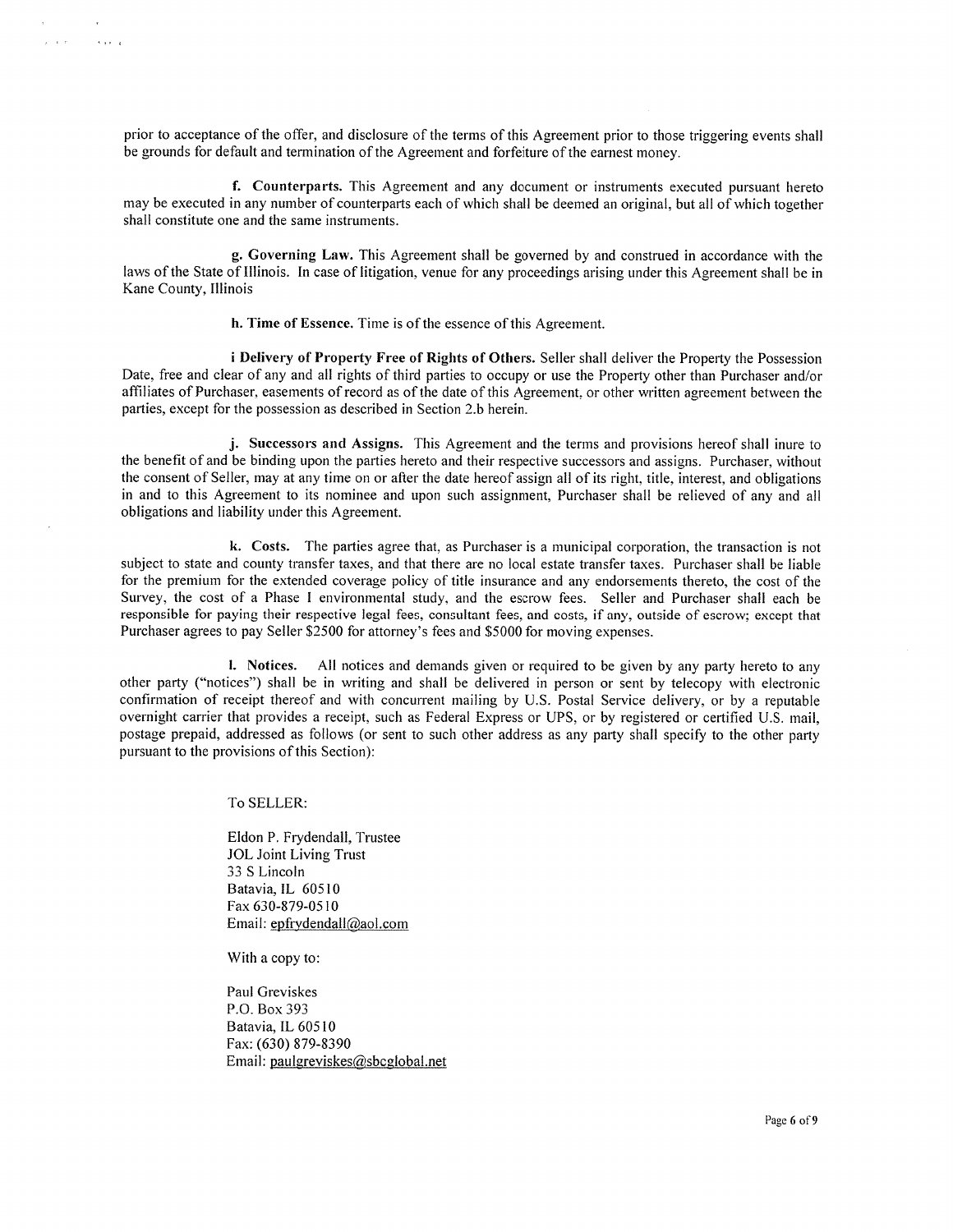#### To PURCHASER:

 $\chi_{\rm c} \chi^{-1}$ 

 $\Delta \sim$ 

City Administrator City of Batavia 100 North Island Avenue Batavia, IL 60510 Fax: (630) 454-2001 Email: cityadministrator@cityofbatavia.net

With a copy to:

Kevin G. Drendel 111 Flinn St. Batavia, IL 60510 Fax: (630) 406-6179 Email: kgd@batavialaw.com

ANY NOTICE REQUIRED FOR UNDER THIS AGREEMENT MAY ALSO BE SENT BY EMAIL. All notices delivered in the manner provided herein shall be deemed given upon actual receipt (or attempted delivery if delivery is refused).

Business Day. For purposes of this Agreement, "business day" or "Business Day" shall mean Monday through Friday, excluding New Year's Day, Memorial Day, Independence Day, Labor Day, Thanksgiving Day, Christmas Day, and other legal holidays normally observed by business offices government offices, and/or banking offices.

Section 11. Broker. Seller and Purchaser represent and warrant that they have not dealt with any broker in connection with this Agreement and/or the transaction contemplated herein, and that neither owes a commission related to this transaction.

IN WITNESS WHEREOF, the parties hereto have duly executed this Agreement as of the date first above written.

PURCHASER: CITY OF BATAVIA, AN ILLINOIS MUNICIPAL CORPORATION

aug R BY:

**ITS: ADMINISTRATOR** NAME: WILLIAM R. MCGRATH

DATED June 30, 2016

**SELLER: JOL JOINT LIVING TRUST** 

 $\overrightarrow{BY:}$ 

**ITS: TRUSTEE** NAME: ELDON P. FRYDENDALL

sdendall BY: **T**rustee

NAME: JO S. FRYDENDALL

DATED  $2 - 18 - 2016$ 

DATED  $7 - 18 - 20$ .2016

(THE LAST DATE THIS AGREEMENT IS SIGNED SHALL THEREAFTER BY KNOWN AS THE "EFFECTIVE DATE")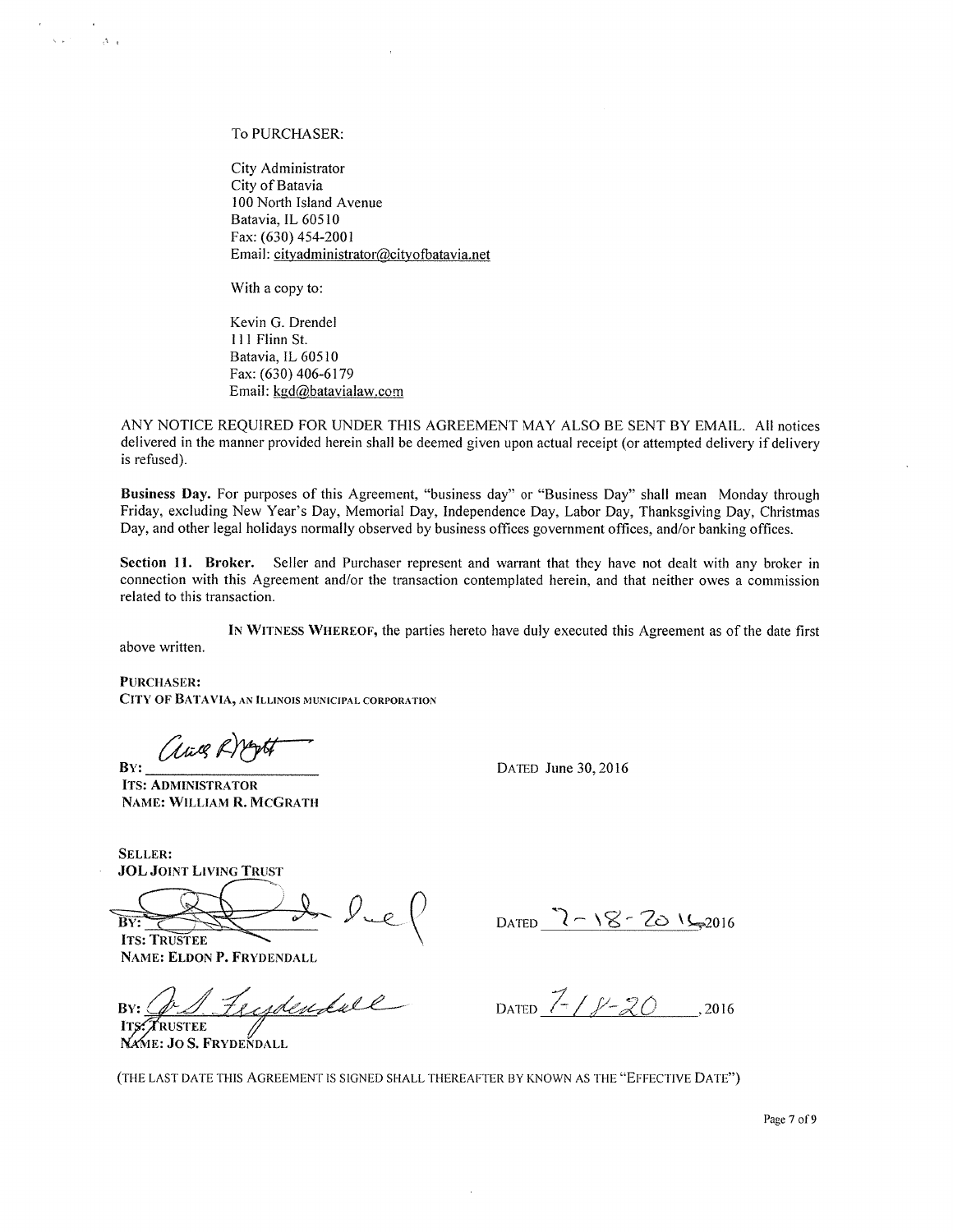Left Blank